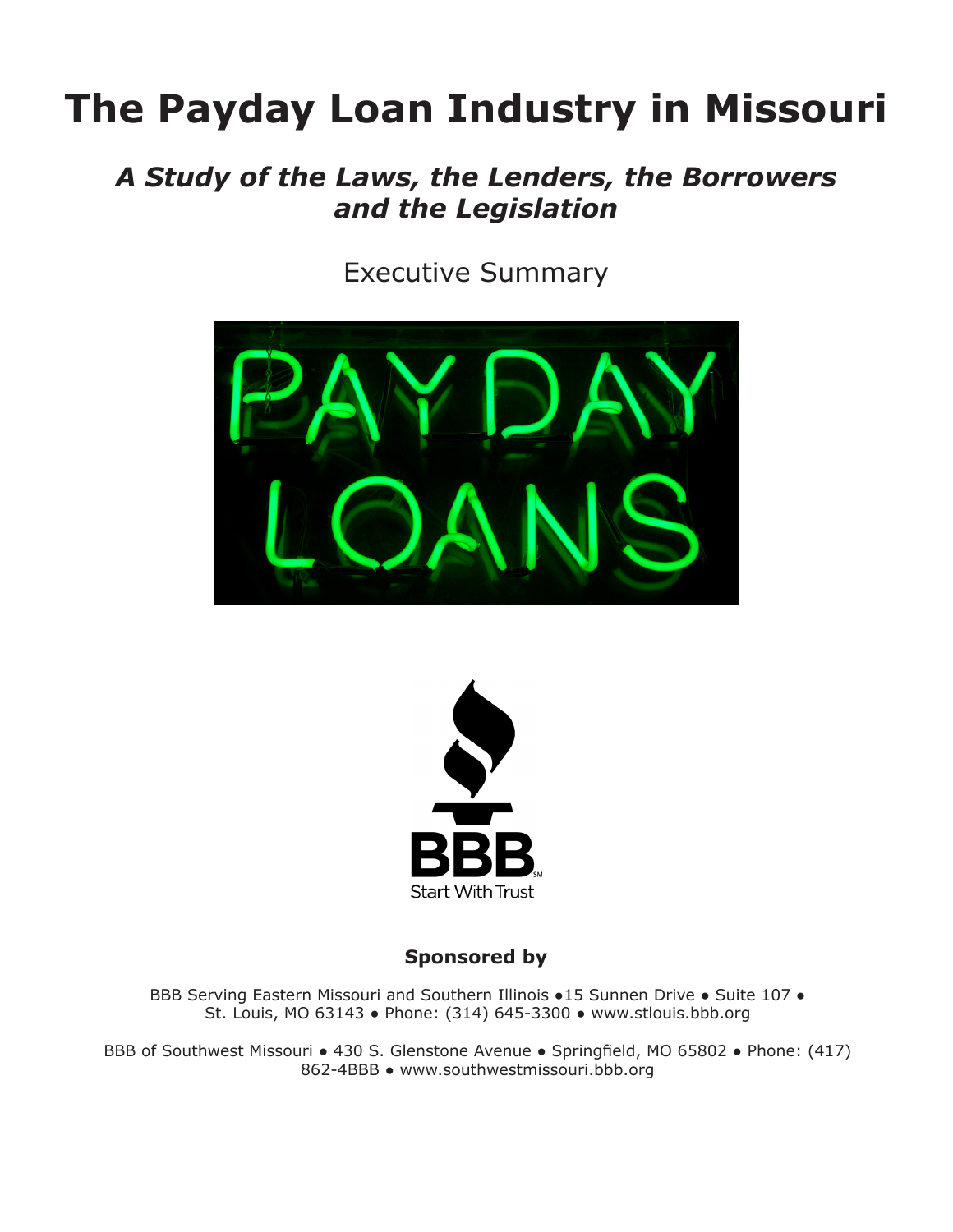## **A Study of the Payday Loan Industry In Missouri** Executive Summary

#### **Purpose Of This Study**

One of the Better Business Bureau's responsibilities is to inform the public of questionable or unfair practices in the marketplace. In the past few years the payday loan industry, termed by many as "predatory lending," has grown significantly, both nationally and in Missouri. In 1996 there were an estimated 2,000 payday loan outlets nationally, and by 2008, that number grew to an estimated 22,000. During 2008, 2.8 million payday loans were made by 1,275 lenders licensed in Missouri, according to the Missouri Division of Finance. This study examines current Missouri laws regulating payday loans and how these laws compare with those of other states. The study also looks at the status of pending legislation and the effects of past legislation on the industry.

Sources used in this study include Missouri Division of Finance; 2001 Performance Audit by State Auditor Claire McCaskill; current state laws; Form 10-Ks filed by some companies with the U.S. Securities & Exchange Commission; interviews with officials; National Consumer Law Center; bills introduced in the Missouri Legislature and Congress; Web sites of lawmakers; FDIC Center for Financial Research; AARP; court suits; Consumers Union; Missouri Secretary of State; PACER and Case.net (the court case tracking systems of federal and Missouri courts respectively); Arkansas Supreme Court; Consumer Federation of America; Center for Responsible Lending; the Community Financial Services Association of America (CFSA); and BBB staff visits to nursing homes.

#### **Current Missouri Laws**

In 2001, then-Missouri Auditor Claire McCaskill issued a Performance Audit regarding the payday loan industry. She noted that statutes at that time did not limit the interest rates lenders charge and that an annual percentage rate (APR) of 391% was common. While not recommending a specific interest rate that the Legislature should impose, the audit did recommend that the number of renewals of loans be reduced.

The next year, the Legislature passed laws that would allow a lender to charge fees and interest up to 75% of the amount of the loan. On a two-week loan, that translates into a 1,950% APR, the highest allowed among the 43 states that have either banned or set APR caps on payday loans. There are no APR caps in the seven other states. The new laws also allow up to six renewals of loans. Since enactment of the laws, payday loans made to consumers average more than 400% APR, according to the Division of Finance. Missouri's usury law is ineffective in policing exorbitant interest rates as the Division notes on its Web site: "It applies to very little anymore because there are so many exceptions." Also on the site, the Division characterizes the current state laws as consumer friendly in that they "subject this type of lender to a host of consumer safeguards, i.e., places a 75% cap on interest and fees on the initial loan and renewals, limits renewals to no more than six . . . ."

Obtaining a payday loan license in Missouri is a simple process. All that's required is an application and payment of a fee. There is no background check or determination of financial capability, a Division spokesman said.

#### **Missouri's Laws Compared With Those Of Other States**

The laws enacted by the Legislature in 2002 require the Division of Finance to report biennially to the Legislature several facets of the payday loan industry. Responses by lenders to the biennial request are not sworn statements. Among the requirements of the report is that a comparison be made with states adjoining Missouri. The Jan. 14, 2009, report to the Legislature shows that of the nine contiguous states, only Missouri allows renewals of payday loans, allowing up to six renewals.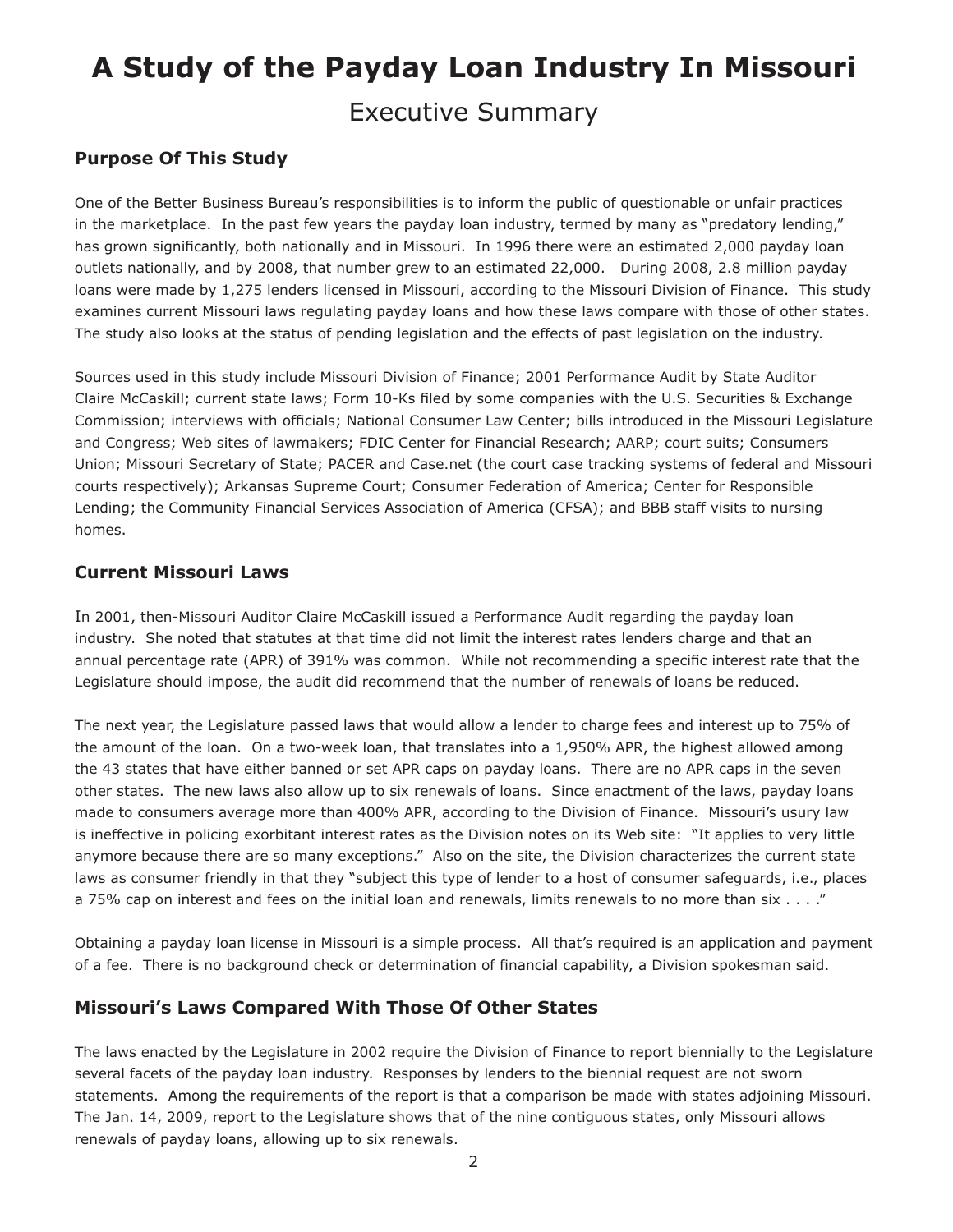The lax payday loan laws in Missouri have made the state attractive to lenders. Among the nine contiguous states, only Tennessee has more payday loan locations (1,481) than Missouri (1,275) with the next highest being Kentucky with 785, according to the Division of Finance's report. The report also shows that the APR allowed by Missouri's statutes of 1,950% based on a two-week loan of \$100 is by far the highest of the nine contiguous states. The next highest was the Arkansas law which allowed an APR of 520%, but that law was declared unconstitutional by the Arkansas Supreme Court on Nov. 6, 2008, because it allowed "usurious" rates of interest in violation of the state's constitution. The rest of the states' laws based on a two-week payday loan of \$100 allow APRs of 390% except for Illinois which allows 403%.

#### **The Lenders**

While the number of payday loan licenses in Missouri may seem large, there are only 24 companies with 10 or more licenses. They operate at 719 locations, or 56% of the total number of locations in the state. Seventeen of these larger lenders are based out of state. Their headquarters are in Arkansas, Texas, North Carolina, Georgia, Tennessee, Ohio, Colorado, Pennsylvania, Kansas, Alabama and Illinois. There are also 34 out-of-state online companies that are licensed payday lenders in Missouri.

The three largest companies licensed to provide payday loans in Missouri are:

- QC Holdings, Inc., a publicly traded company which does business under the name Quik Cash, headquartered in Kansas City, Kan.;
- Advance America, Cash Advance Centers, Inc., headquartered in Spartanburg, S.C., also a publicly traded company; and
- Bn'T Loan, LLC, of Springfield, Mo., which has licenses at various retail locations.

The three companies operate 292 payday loan locations in Missouri or about 23% of the total number of locations. Missouri accounted for 30% of QC Holdings' total branch gross profits last year, while Illinois accounted for 7%. The Form 10-Ks filed with the U.S. Securities & Exchange Commission reveal that Cash Advance and Quik Cash made a combined \$5.5 billion in payday loans nationally in 2008. The primary business of both companies is payday lending, and both companies began operations as the payday lending industry began its great expansion, QC Holdings in 1992 and Advance America in 1997. Bn'T Loan, LLC was created in 2002.

As the phenomenon of payday loans soared, the reputation of companies making them declined. Said one large lender, "Certain banks have notified us and other companies in the payday loan and check-cashing industries that they will no longer maintain bank accounts for these companies due to reputation risks. . . ."

#### **Nursing Homes Have Payday Loan Licenses**

Two allied groups headquartered in Sikeston, Mo., operate 62 nursing homes in Missouri with payday loan licenses. Principals in the two allied groups are James and Judy Lincoln, Sikeston; Mathias P. Dasal, Eldon, Mo.; Gary Crane, Rogers , Ark.; and Timothy Drake, Pascagoula, Miss. The sole director of a third group of 30 nursing homes is Don Bedell, Sikeston, who also is sole director of a payday loan company that has licenses at the homes. Nursing homes have regularly made loans to their employees at high interest rates, deducting the payback of the loans from the employees' next paycheck.

In September 2006, then-Gov. Matt Blunt announced that nursing homes would no longer be allowed to make payday loans to their employees, saying, "Employers should not be making money off the wages they pay their hardworking long-term care facility employees."

A spokesman for the Department of Health and Senior Services said that since then, the department has been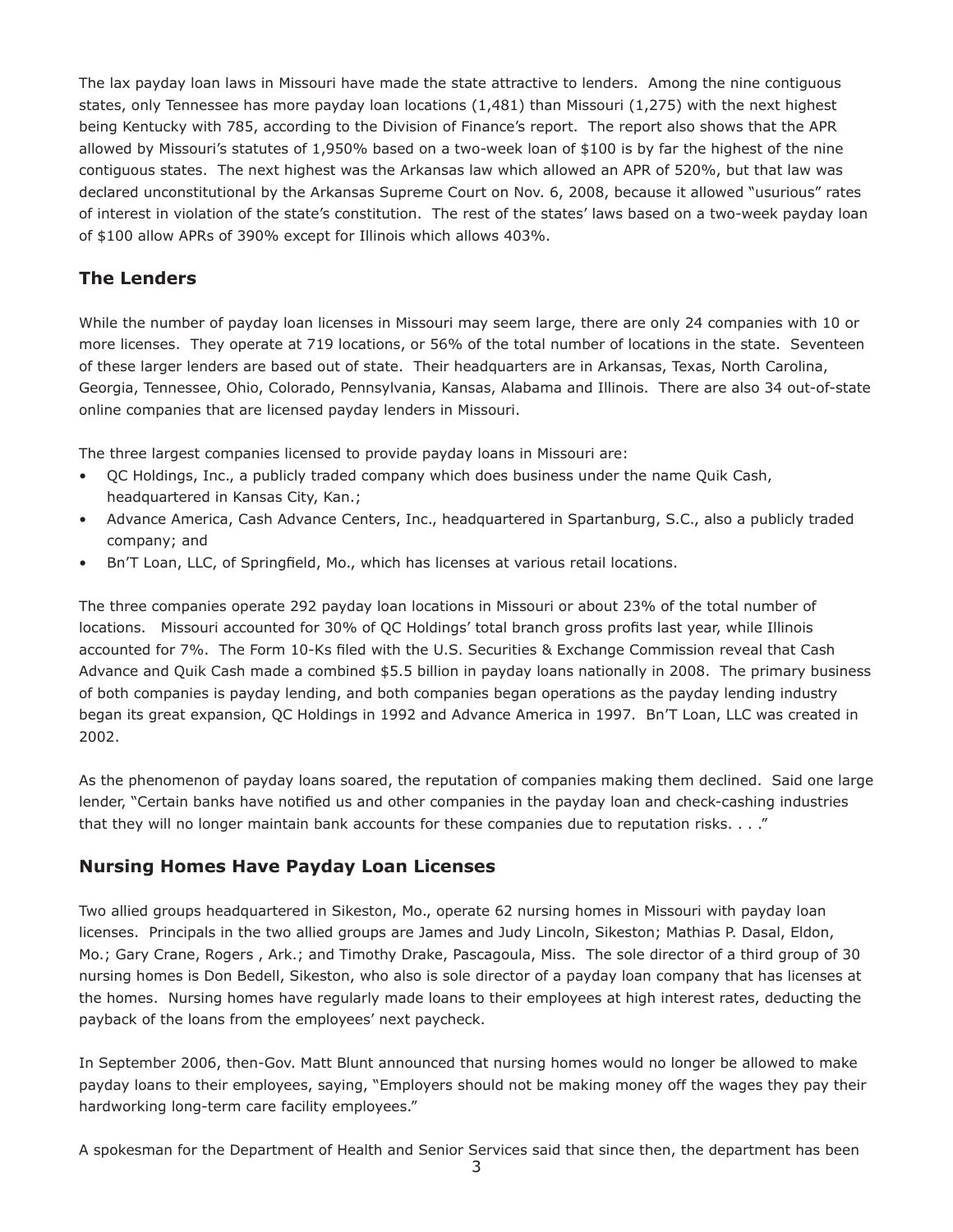in negotiations with the nursing home owners, and that the negotiations "became serious" this year. In April, he said the department and nursing home owners reached an oral agreement, which will allow a parent company of nursing home subsidiaries to hold a payday loan license and to conduct payday loan operations at nursing homes that it owns, with payback of the loans being deducted from the employees' paychecks. Employees will take out a loan through computer terminals at the nursing homes, the spokesman said. The transition to the system, which in essence changes the present system very little, will be completed by late September, the spokesman said. Department officials said loans were made only to employees and not to residents of the homes.

#### **The Borrowers**

As might be expected, the definition of the typical customer taking out a payday loan differs widely between companies that make them and consumer advocates. Two large payday loan companies or their trade association say that borrowers are under 45 years old, a large percentage have incomes of at least \$40,000, nearly half are homeowners, at least 87% have high school diplomas and more than half have attended college.

That picture of the typical borrower is in sharp contrast to that painted by officials and consumer advocates. The Consumer Federation of America says that "payday loan borrowers are typically female, make around \$25,000 a year, are renters, and more likely to be minorities than the general population." Former Missouri State Auditor Claire McCaskill said in an audit that "title and payday consumers are generally lower income individuals. Title and payday lenders estimated 70 percent of their consumers earned less than \$25,000 annually."

In a press release from the office of U.S. Rep. Luis Gutierrez (D-Ill.), who introduced a bill that some say is friendly to the payday loan industry, it was noted: "Concentrated in low-income and minority neighborhoods, payday lenders typically offer short-duration loans, waiving the credit history requirement imposed by traditional banks. Unfortunately, those who most need these loans are often the least able to repay them."

The Missouri Division of Finance conducted a study in 2007. The survey of about 3,700 borrowers showed that the average age of consumers taking out payday loans was 43 and income was \$24,607. Borrowers were classified by vocation with 21% being "labor," and 12% classified as "secretarial/clerical." The survey showed that 439 loans or 12% were made to consumers on Supplemental Security Income (SSI) or disability. On its Web site, AARP has this to say about the elderly and payday loans: "As studies show that older people are incurring greater debt than ever before, and are filing for bankruptcy in record numbers, they may find that their usual sources of credit are no longer available. They may join the ranks of other low- and moderateincome consumers (who) turn to non-traditional credit sources for very expensive loans."

In a press release announcing his filing of a bill, U.S. Sen. Richard J. Durbin (D-Ill.) said, "These excessive rates are often hidden and can have crippling effects on those individuals who can afford it least."

Last year, customers of payday loan companies filed 473 complaints with BBBs alleging wrongdoing on the part of their lenders.

#### **Bane Or Boon?**

As with the identity of the typical borrower, the question of whether payday loans are beneficial or not receives widely disparate answers from the industry and consumer advocates. The Community of Financial Services Association of America (CFSA), the trade association for the industry, says on its Web site, "Typically, a customer uses a payday advance to cover small, unexpected expenses between paydays to avoid expensive bouncedcheck fees, late bill payment penalties, and other less desirable short-term credit options." A major lender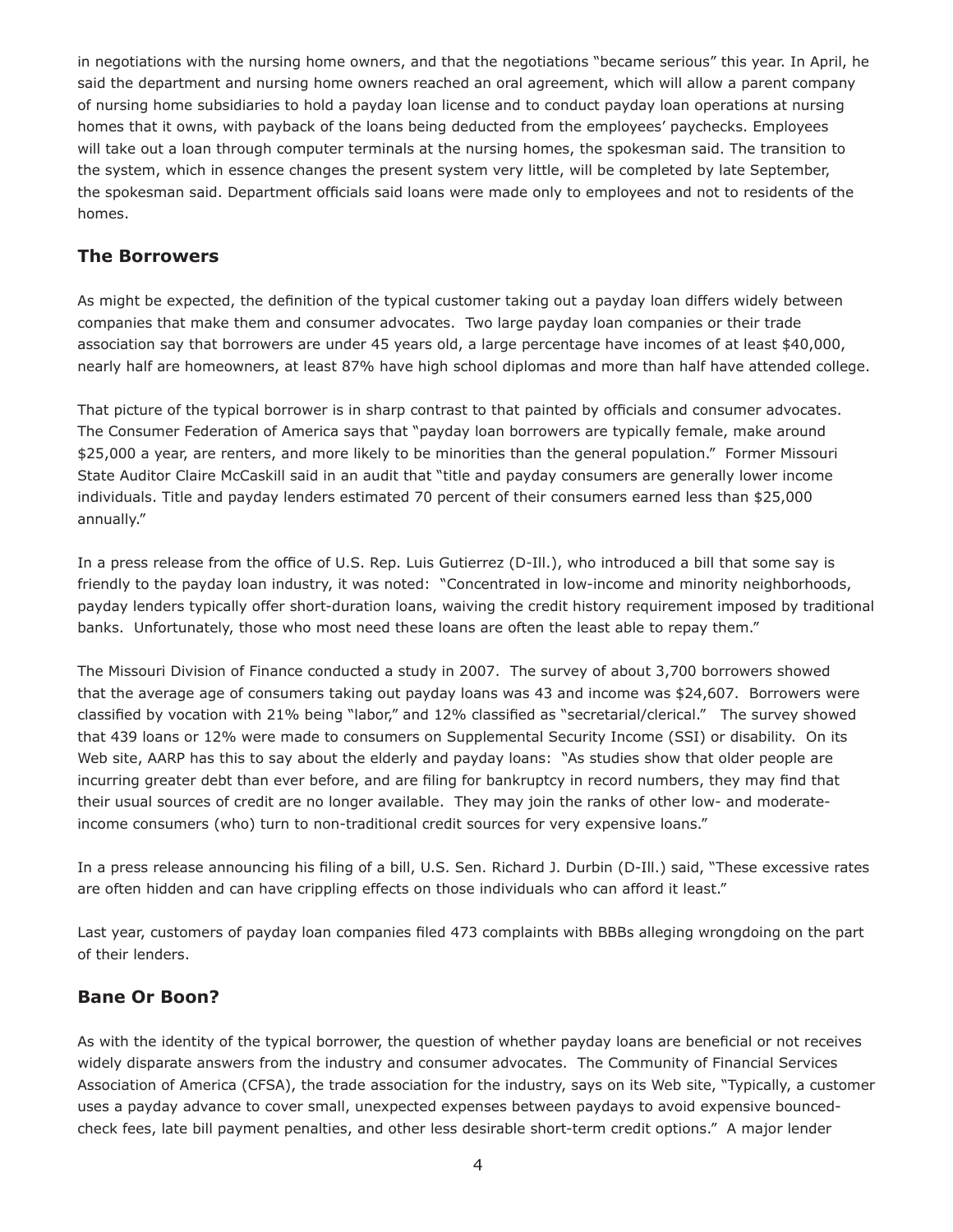notes, "We believe that our customers choose the payday loan product because it is quick, convenient and in many instances a lower-cost or more suitable alternative for the customer than the other available alternatives." Another major lender says, "We believe customers use cash advances as a simple, quick and confidential way to meet short-term cash needs between paydays while avoiding the potentially higher costs and negative credit consequences of other alternatives."

Consumer advocacy groups think differently. A study by the Center for Responsible Lending noted: "Despite attempts to reform payday lending . . . lenders still collect 90 percent of their revenue from borrowers who cannot pay off their loans when due, rather than one-time users dealing with short-term emergencies." In comments to the Federal Trade Commission, the Consumer Federation of America stated: "The essential features of a payday loan make them a debt trap for borrowers" because the loans are made without considering the borrower's ability to repay and interest rates are exorbitant. The Center for Responsible Lending said in another survey that "the entire payday lending industry relies on a business model that encourages chronic borrowing."

The consequences of the "debt trap" may be severe. A study made under the auspices of the Federal Deposit Insurance Corp. (FDIC) was titled "Do Payday Loans Cause Bankruptcy?" The researcher concluded: "We find that payday loan applicants approved for their first loans file for Chapter 13 bankruptcy significantly more often than rejected first-time borrowers." And several consumer groups, in a letter to the sponsor of an industryfriendly bill in Congress, said, "Using payday loans doubles the risk a borrower will end up in bankruptcy within two years."

Borrowers who cannot pay off a payday loan also may find themselves as defendants in court actions. One of the largest lenders in Missouri has filed more than 100 small claims suits in Missouri to force borrowers to pay.

A Center for Financial Responsibility study listed the cost of payday lending to borrowers who have five or more loans per year in the 50 states and the District of Columbia. California topped the list at \$365 million, while Missouri ranked second with \$317 million.

#### **Legislation**

A bill introduced in the U.S. Senate by Sen. Durbin began by saying that governments have been trying "to prohibit usurious interest rates in America since colonial times."

Currently, there are four pending bills in Congress and two were introduced in the recently concluded Missouri Legislature. But if the past--when several bills both at the state and federal level died in committee or were not assigned to a committee--is any indication of the future, the prospects of meaningful regulation of payday lenders is questionable. Bills were introduced in the U.S. House or Senate in 2005, 2006, 2007 and 2008. And in Missouri bills were introduced in the House or Senate in 2006, 2007 and 2008. Only one of the bills was enacted into law--a bill passed by Congress in 2006 for military service members and their families that placed an APR cap of 36% on several consumer credit products including payday loans. Only two of the bills introduced this year provide protection against extremely high interest rates.

These bills have been introduced:

- U.S. Senate Bill 500 Introduced on March 19, 2009, by Sen. Durbin. The bill would cap interest rates on several consumer credit products including payday loans at a 36% APR and would provide a penalty for violation of the law of a year in prison or a fine of \$50,000.
- U.S. House of Representatives Bill 1608 Introduced on March 19, 2009, by Rep. Jackie Speier (D-Calif.). This bill is identical to Senate Bill 500.
- U.S. House of Representatives Bill 1214 Introduced Feb. 26, 2009, by Rep. Gutierrez. The bill would cap